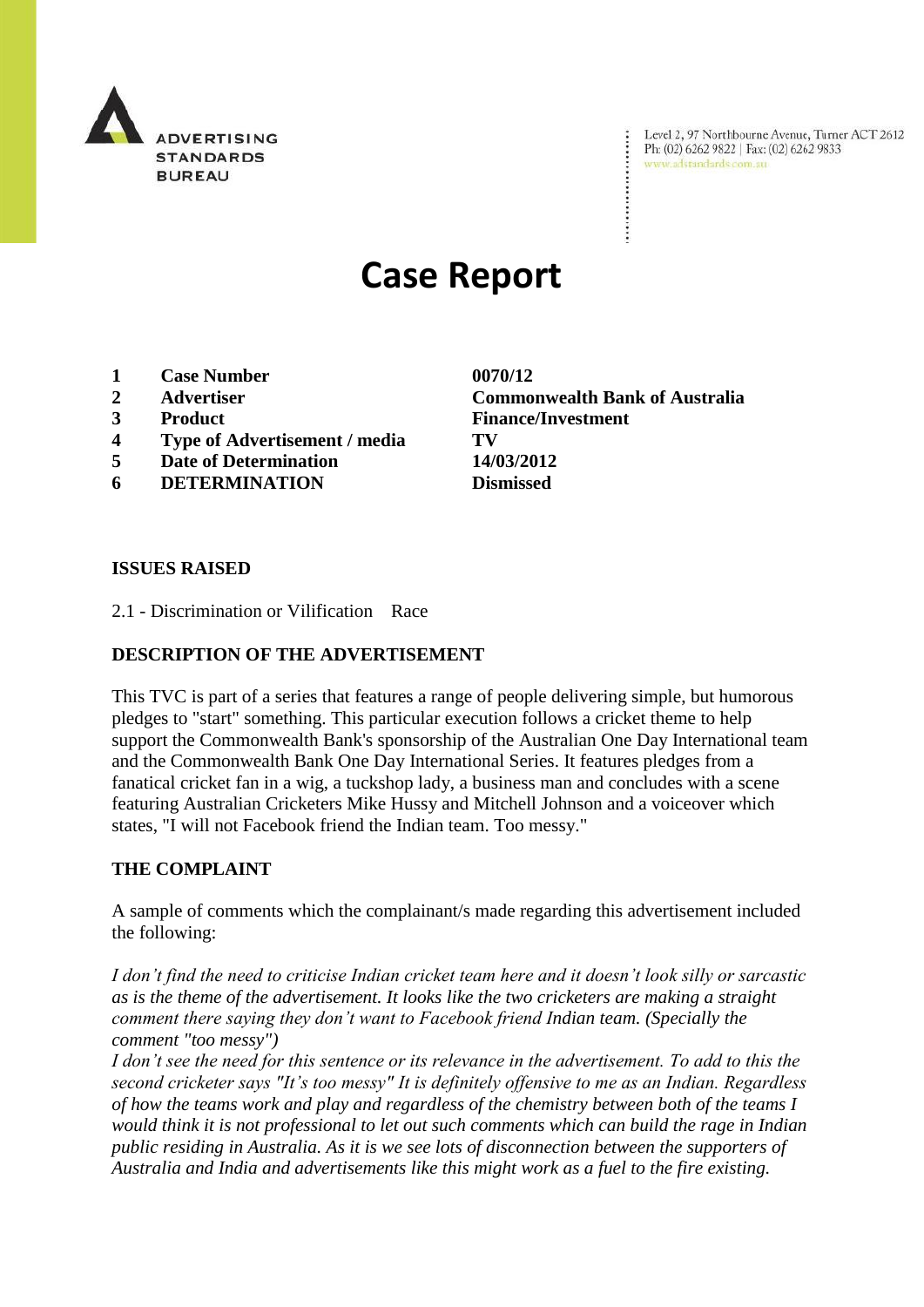*The remaining campaign absolutely hilarious but once this statement is introduced I felt as if this was launched to offend Indians. I don't follow cricket at all and don't care where India is in cricket. When a person like me felt offended imagine how the great core cricket fans of India can be offended.*

*If you are still keeping the statement in the ad - all I can say is "good luck".*

# **THE ADVERTISER'S RESPONSE**

Comments which the advertiser made in response to the complainant/s regarding this advertisement include the following:

*We understand that the complaint has been made citing a breach specifically of Section 2.1 of the Advertiser Code of Ethics, which states:* 

*Advertising or Marketing Communications shall not portray people or depict material in a way which discriminates against or vilifies a person or section of the community on account of race, ethnicity, nationality, sex, age, sexual preference, religion, disability or political belief.*

*This advertisement is part of an integrated advertising campaign created to encourage people to "start" something new with the Commonwealth Bank. We've created this particular advertisement, featuring Mike Hussey and Mitchell Johnson, to link this campaign to Commonwealth Bank's support of the Australian One Day International Team and only features within the media context of the Commonwealth Bank Series telecast where Australia will be playing India.*

*In relation to the line in question delivered by the Australian players, it was certainly not our intention to offend, criticise or discriminate against the Indian Cricket Team or Australia's Indian community.* 

*We feel the line is written and delivered in keeping with the light-hearted nature of the advertisement (and those in the series) and only aims to make light of (rather than fuel) the healthy rivalry that exists between these two great sporting teams. Specifically, the line "too messy" tries to exaggerate the hypothetical confusion that might be created if the two teams were to connect on Facebook whilst competing in International Cricket, all in a tone of good humour and sportsmanship.*

*For these reasons, we feel that the line remains relevant and should not be removed from the advertisement.* 

*At Commonwealth Bank, we absolutely value and respect all of Australia's diverse communities and we believe that our people and practices reflect this. We would never discriminate against or vilify anyone on account of his or her race, ethnicity or nationality and feel in this case, we've maintained this standard in our advertising.* 

*Please feel free to contact us if you have any additional questions or concerns.* 

# **THE DETERMINATION**